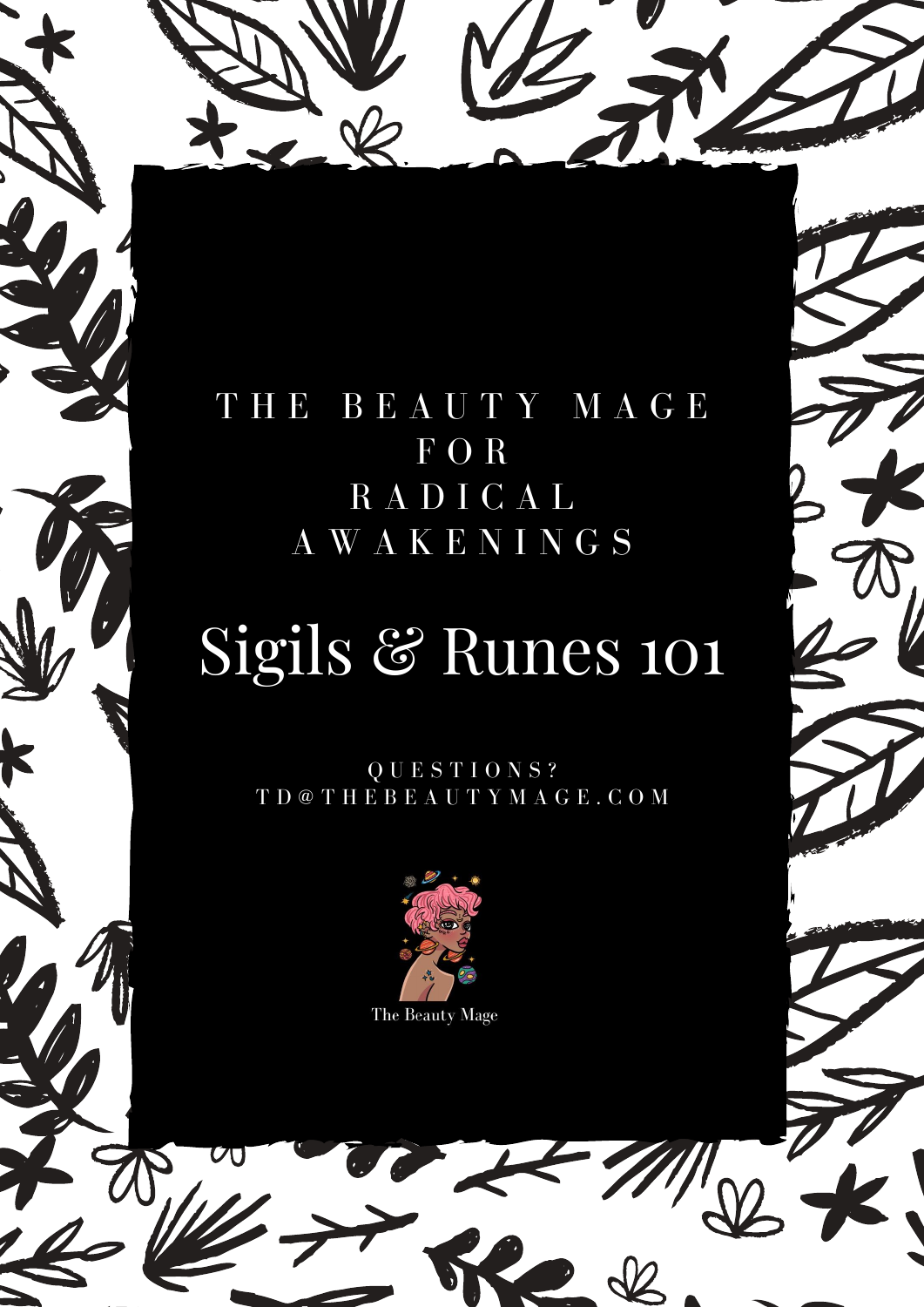

 $sig·il/sijol/$ 

#### noun

### an inscribed or painted symbol considered to have magical power.

rune/ $r\overline{O}$ on/

### **Occult**

#### noun

- a letter of an ancient Germanic alphabet, related to the Roman alphabet. 1.
- a mark or letter of mysterious or magic significance. 2.
- 3. small stones, pieces of bone, etc., bearing runes, and used as divinatory symbols."the casting of the runes "

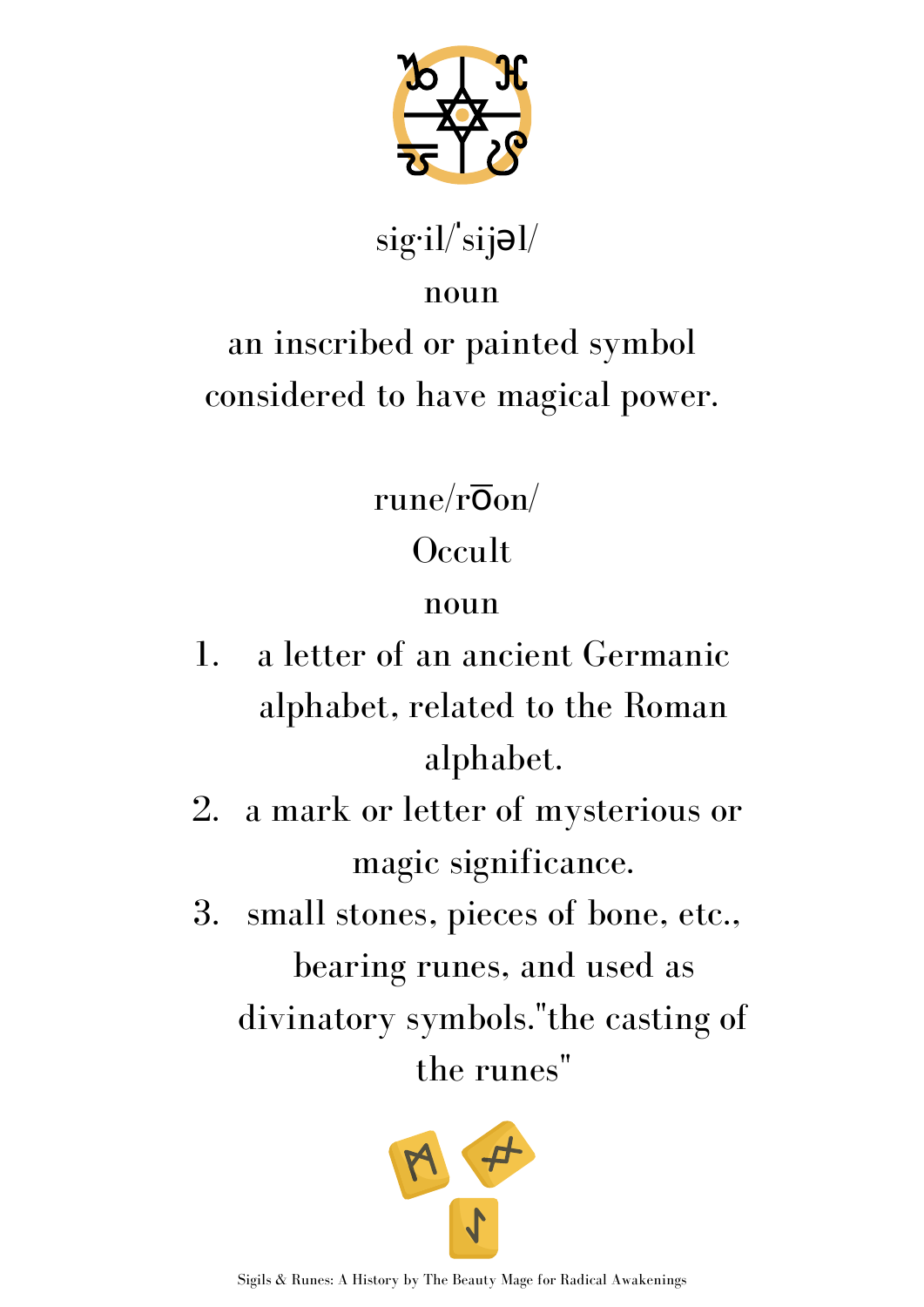## Sigils

Sigils have existed since the dawn of mankind.

"The term sigil is another word symbol except it has the added connotation of 'sealing' or making something official on the behalf of the creator of the sigil.

The difference between a sigil and just a letter or a picture is that there is intent behind it, magical will or a driving force which makes it so that the creator of the sigil can receive something, or make something change in the Universe, themselves, other people, outside entities.

The concept of sigil magic became famous so to speak in the time during medieval or renaissance periods when mysticism was at its height as was the inquisition. Those who did practice the art of magic had to go underground and they had to use secret alphabets to convey messages to others like them. The Lesser Key of Solomon is an example of a grimoire or magical book which depicted the key to the magical sigils which were being used at the time. In the Lesser Key of Solomon there are 72 princes of the hierarchy of hell which were given images, or sigils in order to show the name of these demons.In theory, one would draw out the sigil which represented the particular demon, and the demon would show up. This would be like calling the demon by its true name, one which is not possible to pronounce in the human tongue. Using sigils to contact spirits or entities from the beyond was the primary reason sigils existed for hundreds of years.

However, the power behind sigils lies in the filtration mechanism, the fact that an image can represent so many different concepts or desires.In modern times, some magicians and pagans use sigils to manifest their will or desire. This idea was popularized by Austin Spare who focused on Chaos magic entirely. Sigils in Chaos magic are used to represent the in-between world elements which we, in our conscious minds, are not really capable of grasping hold of.

We use sigils to connect our minds to magic, to the endless possibilities inherent in the Universe.

The practice of sigil magic is indeed an art, because one must create something simple out of something complicated, and that takes practice. We can't solve the world's problems (or so we think) over night, and so we fine tune and fine tune this plan of making ourselves or the world a better place until it can be distilled into something which can magically be as simple as turning on a light switch. It comes down to practicing intent, practicing uncomplicating our lives and untying the knots of our psyche."

(via AuntyFlo, https://www.auntyflo.com/magic/history-sigils)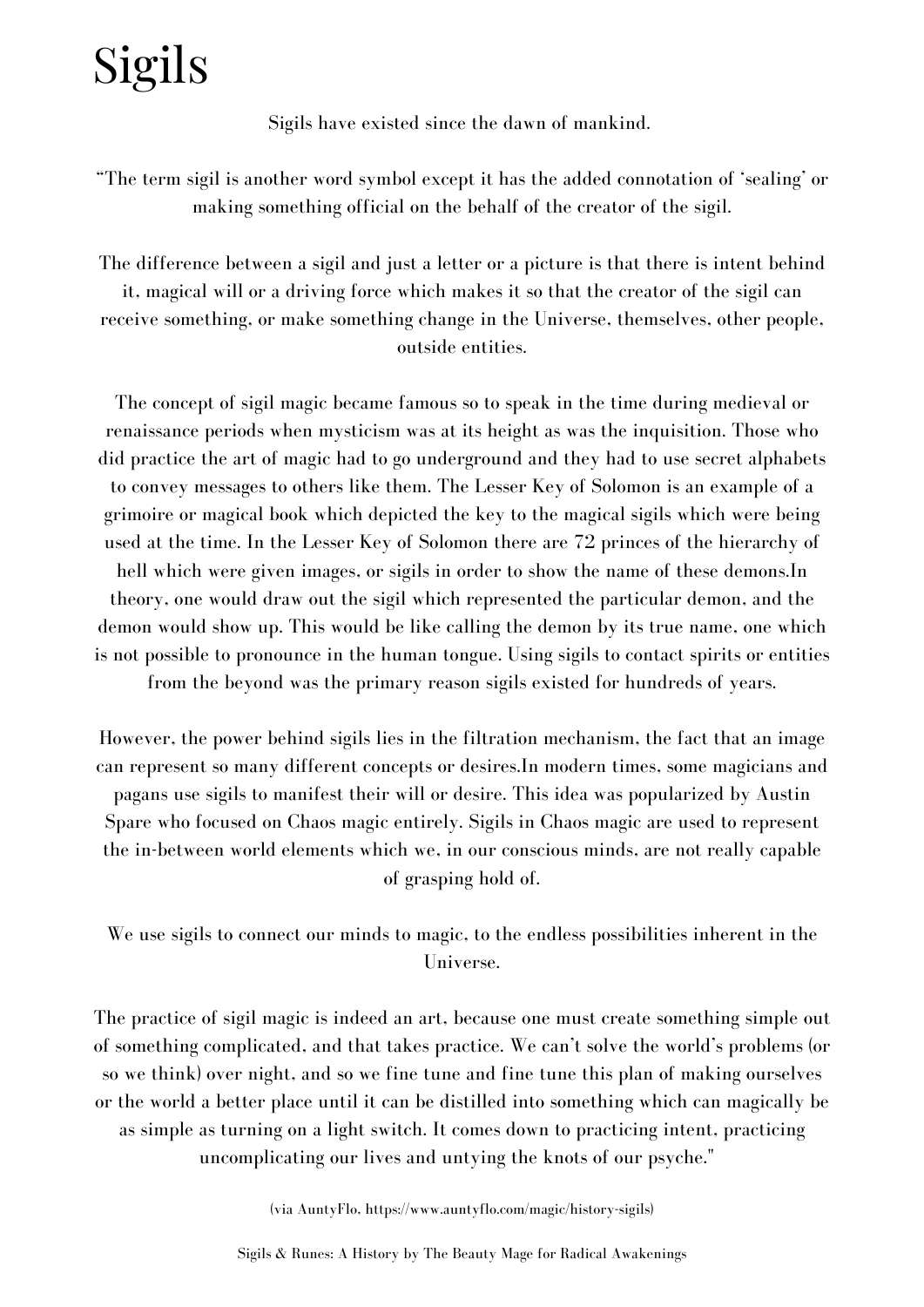## Sigil Wheel - Creating Your Own Sigils



Choose a word or phrase and draw a continuous line from one letter to the next without lifting your writing utensil. Spell out a single word in its entirety. For phrases there are two methods that can be used.



As with all magick there are no hard and fast rules one must follow, but I like to at least make sure that I don't criss cross over letters that are used multiple times. That way you don't get a jumble of lines in a single spot.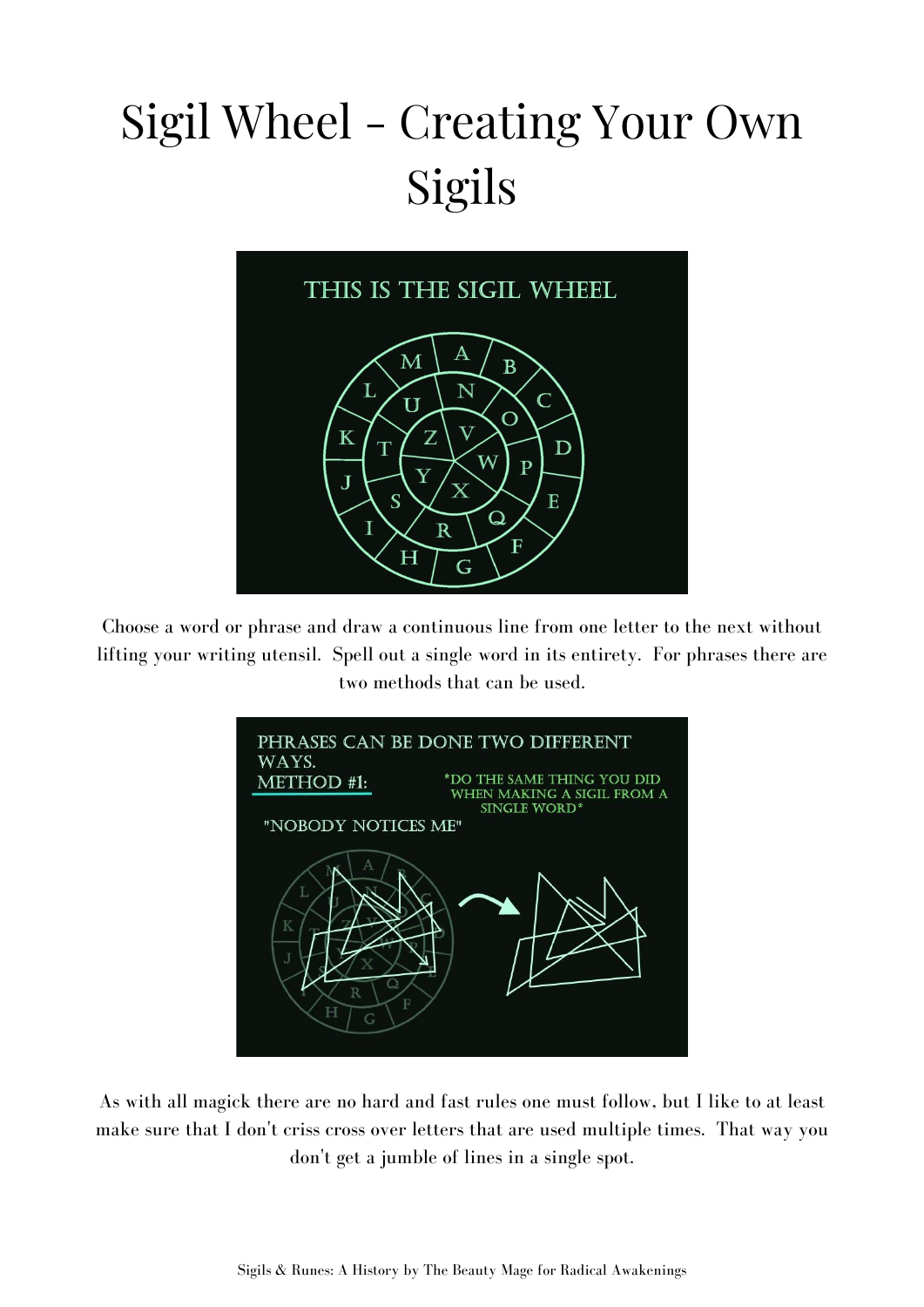

## THEN ATTACH THE INDIVIDUAL SIGILS "NOBODY NOTICES  $ME"$ "NOBODY" "NOTICES"  $"ME"$





It's really that simple!!

(graphics & explanation via Sigils by Strange, https://strangesigils.tumblr.com/post/162447510475/how-to-use-asigil-wheel-a-tutorial-i-rarely)

Sigils & Runes: A History by The Beauty Mage for Radical Awakenings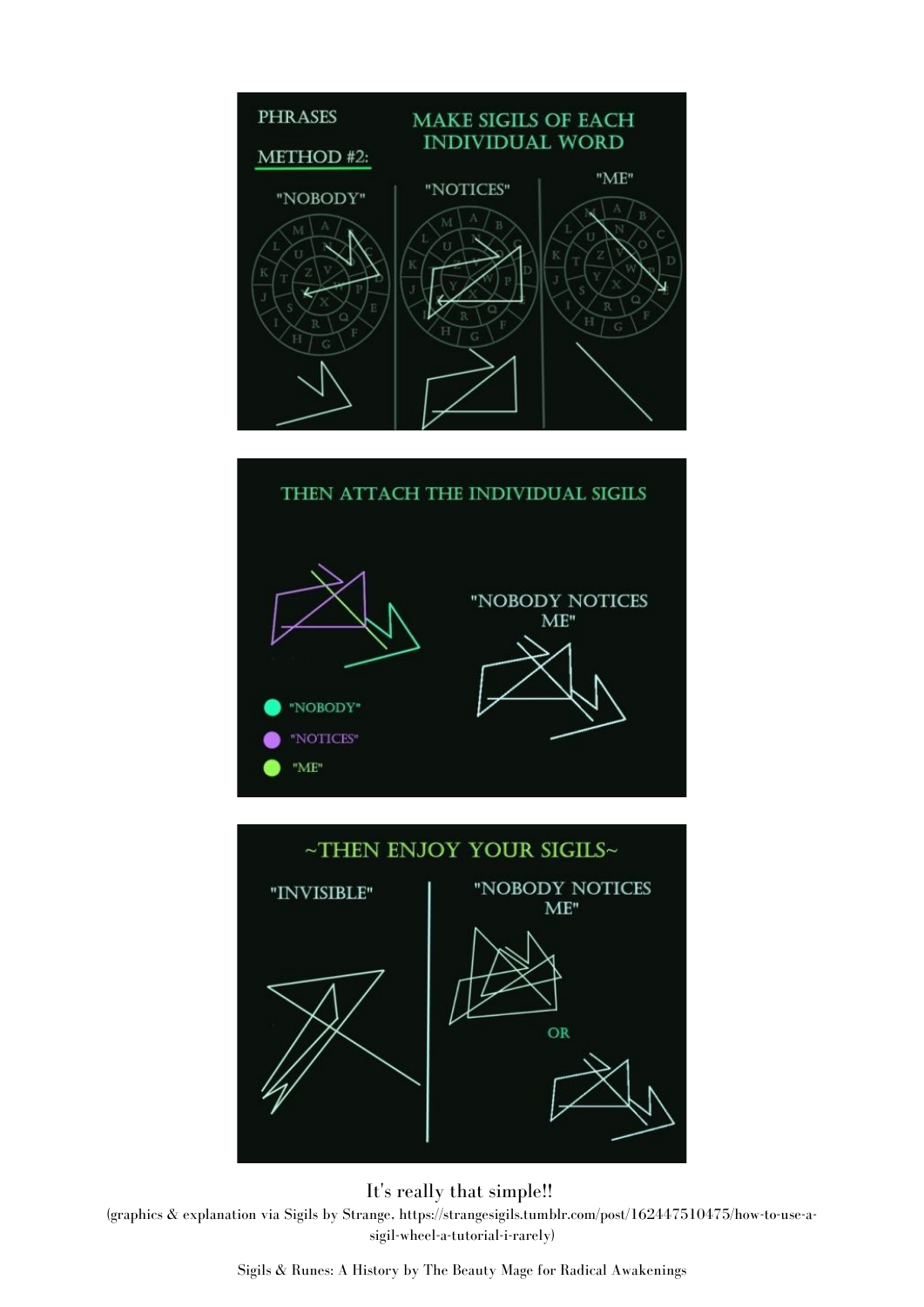### Runes

"While runologists argue over many of the details of the historical origins of runic writing, there is widespread agreement on a general outline. The runes are presumed to have been derived from one of the many Old Italic alphabets in use among the Mediterranean peoples of the first century CE, who lived to the south of the Germanic tribes.[7][8] Earlier Germanic sacred symbols, such as those preserved in northern European rock carvings, were also likely influential in the development of the script.[9]

[10]

The earliest possibly runic inscription that we know of is found on the Meldorf brooch, which was manufactured in the north of modern-day Germany around 50 CE. The inscription is highly ambiguous, however, and scholars are divided over whether its letters are runic or Roman. The earliest unambiguous runic inscriptions are found on the Vimose comb from Vimose, Denmark and the Øvre Stabu spearhead from southern Norway, both of which date to approximately 160 CE.[11] The earliest known carving of the entire futhark (alphabet), in order, is that on the Kylver stone from Gotland, Sweden, which dates to roughly 400 CE.[12]

The transmission of writing from southern Europe to northern Europe likely took place via Germanic warbands, the dominant northern European military institution of the period, who would have encountered Italic writing firsthand during campaigns amongst their southerly neighbors.[13] This hypothesis is supported by the association that runes have always had with the god Odin, who, in the Proto-Germanic period, under his original name \*Woðanaz, was the divine model of the human warband leader and the invisible patron of the warband's activities. The Roman historian Tacitus tells us that Odin ("Mercury" in the interpretatio romana) was already established as the dominant god in the pantheons of many of the Germanic tribes by the first century.[14] Whether the runes and the cult of Odin arose together, or whether the latter predated the former, is of little consequence for our purposes here."

(via Norse Mythology for Smart People, https://norse-mythology.org/runes/the-origins-of-the-runes/)

Runic history can get very complicated and extremely scholarly as it's European lineage allowed for more influence and information to be written and passed down throughout history. Like the author states, there are many differing opinions on origin and historical use however most can agree on simple meanings. These meanings can be used today for all sorts of divinatory readings through stones, bones, or other amulets with runic carvings.

The next page will display some common runes & their meanings.